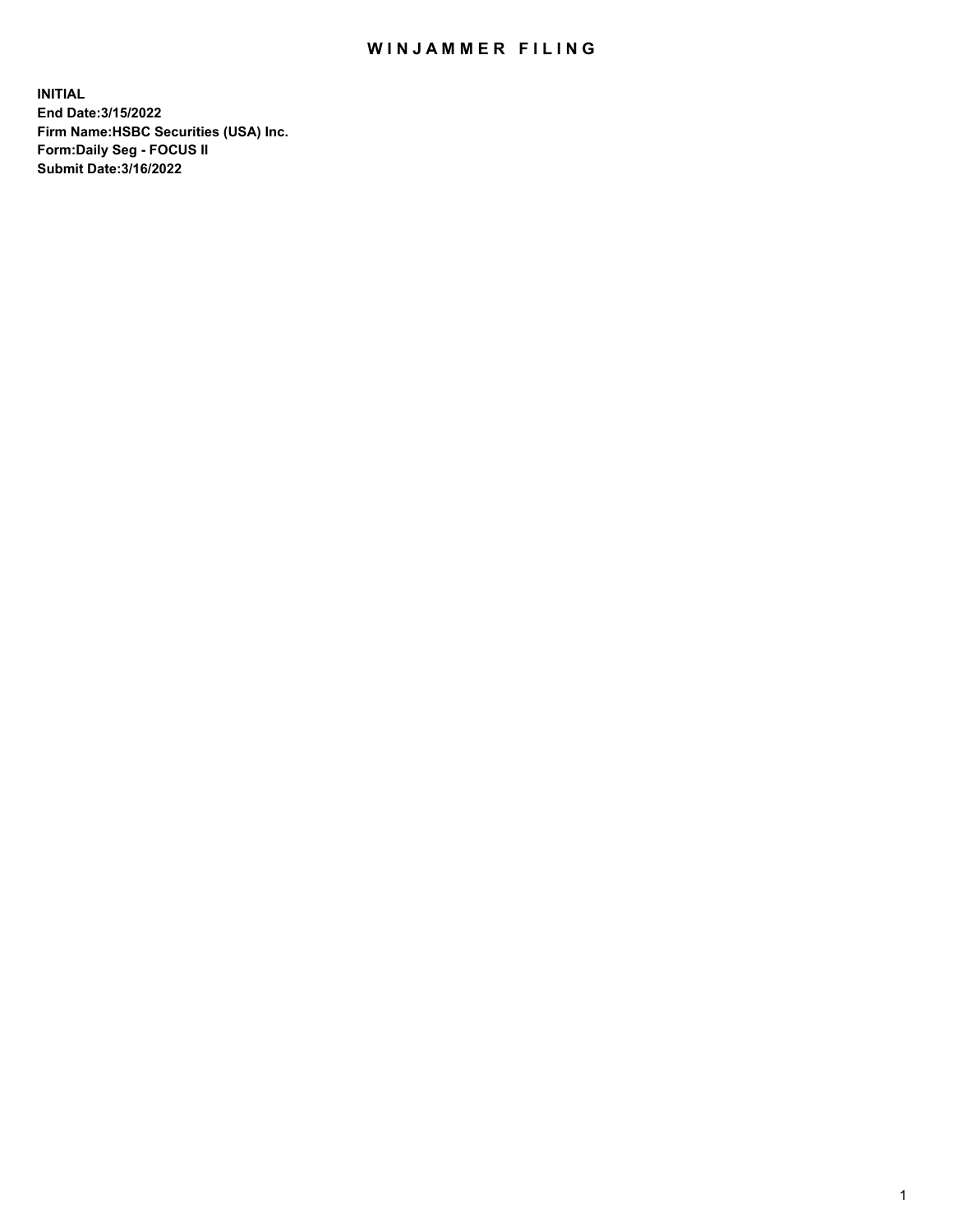**INITIAL End Date:3/15/2022 Firm Name:HSBC Securities (USA) Inc. Form:Daily Seg - FOCUS II Submit Date:3/16/2022 Daily Segregation - Cover Page**

| Name of Company                                                                                                                                                                                                                                                                                                               | <b>HSBC Securities (USA) Inc.</b>                           |
|-------------------------------------------------------------------------------------------------------------------------------------------------------------------------------------------------------------------------------------------------------------------------------------------------------------------------------|-------------------------------------------------------------|
| <b>Contact Name</b>                                                                                                                                                                                                                                                                                                           | <b>Michael Vacca</b>                                        |
| <b>Contact Phone Number</b>                                                                                                                                                                                                                                                                                                   | 212-525-7951                                                |
| <b>Contact Email Address</b>                                                                                                                                                                                                                                                                                                  | michael.vacca@us.hsbc.com                                   |
| FCM's Customer Segregated Funds Residual Interest Target (choose one):<br>a. Minimum dollar amount: ; or<br>b. Minimum percentage of customer segregated funds required:% ; or<br>c. Dollar amount range between: and; or<br>d. Percentage range of customer segregated funds required between:% and%.                        | 103,000,000<br><u>0</u><br>0 <sub>0</sub><br>0 <sub>0</sub> |
| FCM's Customer Secured Amount Funds Residual Interest Target (choose one):<br>a. Minimum dollar amount: ; or<br>b. Minimum percentage of customer secured funds required:%; or<br>c. Dollar amount range between: and; or<br>d. Percentage range of customer secured funds required between: % and %.                         | 15,000,000<br><u>0</u><br>0 <sub>0</sub><br>0 <sub>0</sub>  |
| FCM's Cleared Swaps Customer Collateral Residual Interest Target (choose one):<br>a. Minimum dollar amount: : or<br>b. Minimum percentage of cleared swaps customer collateral required:%; or<br>c. Dollar amount range between: and; or<br>d. Percentage range of cleared swaps customer collateral required between:% and%. | 75,000,000<br><u>0</u><br>00<br>00                          |

Attach supporting documents CH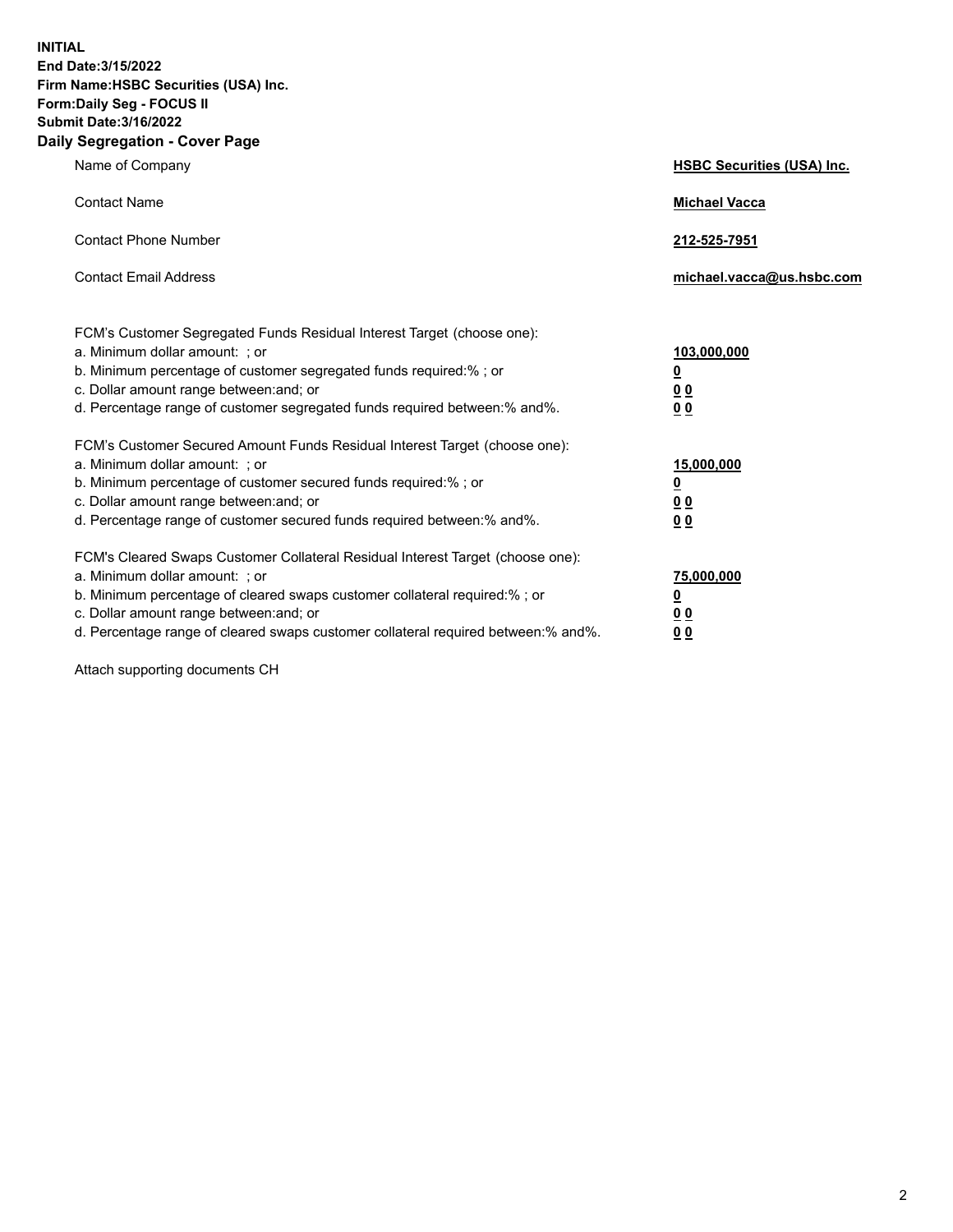**INITIAL End Date:3/15/2022 Firm Name:HSBC Securities (USA) Inc. Form:Daily Seg - FOCUS II Submit Date:3/16/2022 Daily Segregation - Secured Amounts**

|     | Foreign Futures and Foreign Options Secured Amounts                                         |                                |
|-----|---------------------------------------------------------------------------------------------|--------------------------------|
|     | Amount required to be set aside pursuant to law, rule or regulation of a foreign            | $0$ [7305]                     |
|     | government or a rule of a self-regulatory organization authorized thereunder                |                                |
| 1.  | Net ledger balance - Foreign Futures and Foreign Option Trading - All Customers             |                                |
|     | A. Cash                                                                                     | 183,637,321 [7315]             |
|     | B. Securities (at market)                                                                   | 46,985,021 [7317]              |
| 2.  | Net unrealized profit (loss) in open futures contracts traded on a foreign board of trade   | 19,120,871 [7325]              |
| 3.  | Exchange traded options                                                                     |                                |
|     | a. Market value of open option contracts purchased on a foreign board of trade              | $0$ [7335]                     |
|     | b. Market value of open contracts granted (sold) on a foreign board of trade                | $0$ [7337]                     |
| 4.  | Net equity (deficit) (add lines 1. 2. and 3.)                                               | 249,743,213 [7345]             |
| 5.  | Account liquidating to a deficit and account with a debit balances - gross amount           | 2,036,807 [7351]               |
|     | Less: amount offset by customer owned securities                                            | -2,029,673 [7352] 7,134 [7354] |
| 6.  | Amount required to be set aside as the secured amount - Net Liquidating Equity              | 249,750,347 [7355]             |
|     | Method (add lines 4 and 5)                                                                  |                                |
| 7.  | Greater of amount required to be set aside pursuant to foreign jurisdiction (above) or line | 249,750,347 [7360]             |
|     | 6.<br>FUNDS DEPOSITED IN SEPARATE REGULATION 30.7 ACCOUNTS                                  |                                |
| 1.  | Cash in banks                                                                               |                                |
|     | A. Banks located in the United States                                                       | 33,630,654 [7500]              |
|     | B. Other banks qualified under Regulation 30.7                                              | 0 [7520] 33,630,654 [7530]     |
| 2.  | <b>Securities</b>                                                                           |                                |
|     | A. In safekeeping with banks located in the United States                                   | 46,985,021 [7540]              |
|     | B. In safekeeping with other banks qualified under Regulation 30.7                          | 0 [7560] 46,985,021 [7570]     |
| 3.  | Equities with registered futures commission merchants                                       |                                |
|     | A. Cash                                                                                     | $0$ [7580]                     |
|     | <b>B.</b> Securities                                                                        | $0$ [7590]                     |
|     | C. Unrealized gain (loss) on open futures contracts                                         | $0$ [7600]                     |
|     | D. Value of long option contracts                                                           | $0$ [7610]                     |
|     | E. Value of short option contracts                                                          | 0 [7615] 0 [7620]              |
| 4.  | Amounts held by clearing organizations of foreign boards of trade                           |                                |
|     | A. Cash                                                                                     | $0$ [7640]                     |
|     | <b>B.</b> Securities                                                                        | $0$ [7650]                     |
|     | C. Amount due to (from) clearing organization - daily variation                             | $0$ [7660]                     |
|     | D. Value of long option contracts                                                           | $0$ [7670]                     |
|     | E. Value of short option contracts                                                          | 0 [7675] 0 [7680]              |
| 5.  | Amounts held by members of foreign boards of trade                                          |                                |
|     | A. Cash                                                                                     | 177,939,042 [7700]             |
|     | <b>B.</b> Securities                                                                        | $0$ [7710]                     |
|     | C. Unrealized gain (loss) on open futures contracts                                         | 19,120,871 [7720]              |
|     | D. Value of long option contracts                                                           | $0$ [7730]                     |
|     | E. Value of short option contracts                                                          | 0 [7735] 197,059,913 [7740]    |
| 6.  | Amounts with other depositories designated by a foreign board of trade                      | $0$ [7760]                     |
| 7.  | Segregated funds on hand                                                                    | $0$ [7765]                     |
| 8.  | Total funds in separate section 30.7 accounts                                               | 277,675,588 [7770]             |
| 9.  | Excess (deficiency) Set Aside for Secured Amount (subtract line 7 Secured Statement         | 27,925,241 [7380]              |
|     | Page 1 from Line 8)                                                                         |                                |
| 10. | Management Target Amount for Excess funds in separate section 30.7 accounts                 | 15,000,000 [7780]              |
| 11. | Excess (deficiency) funds in separate 30.7 accounts over (under) Management Target          | 12,925,241 [7785]              |
|     |                                                                                             |                                |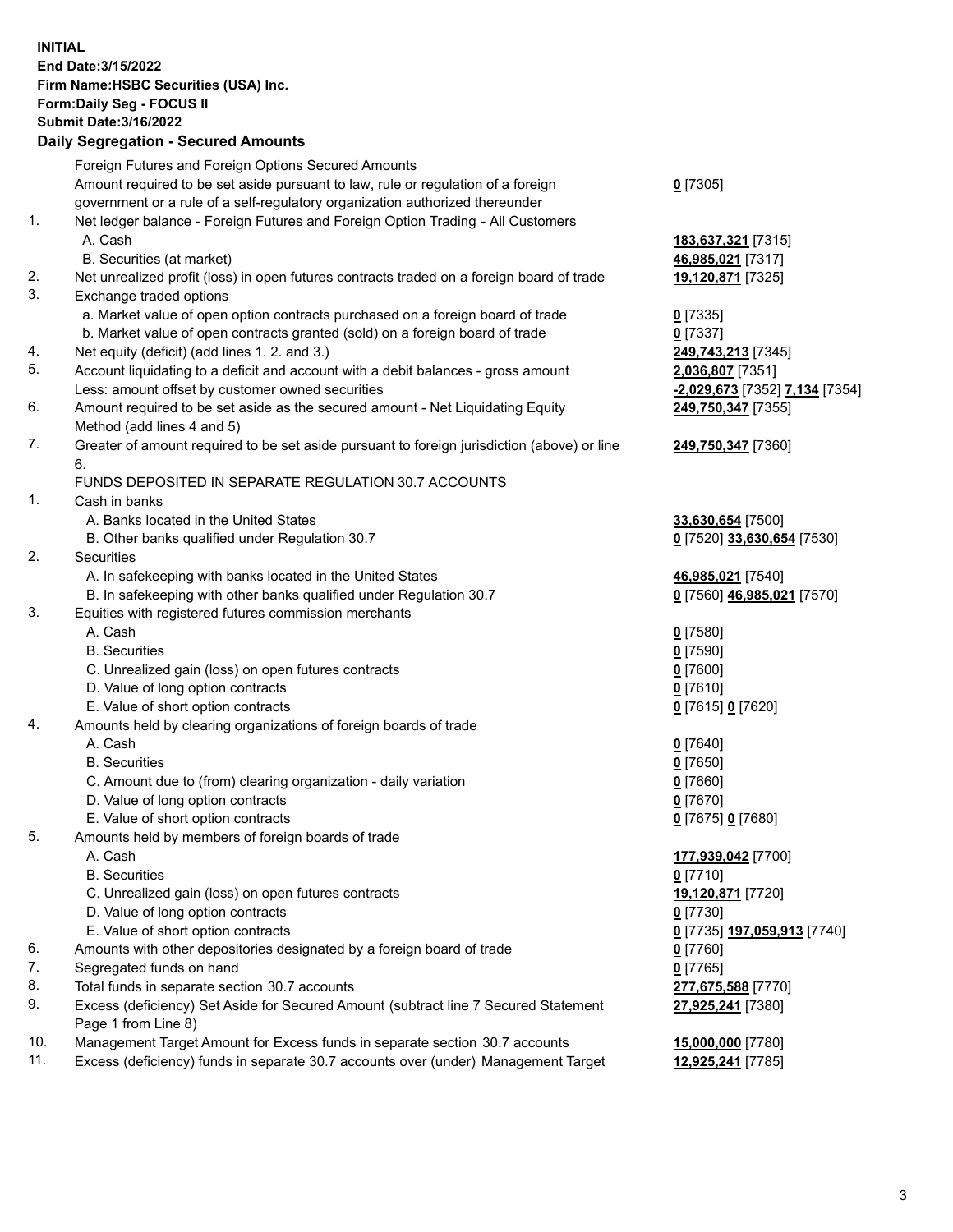**INITIAL End Date:3/15/2022 Firm Name:HSBC Securities (USA) Inc. Form:Daily Seg - FOCUS II Submit Date:3/16/2022 Daily Segregation - Segregation Statement** SEGREGATION REQUIREMENTS(Section 4d(2) of the CEAct) 1. Net ledger balance A. Cash **2,981,667,029** [7010] B. Securities (at market) **1,004,639,004** [7020] 2. Net unrealized profit (loss) in open futures contracts traded on a contract market **-117,210,330** [7030] 3. Exchange traded options A. Add market value of open option contracts purchased on a contract market **2,714,150,314** [7032] B. Deduct market value of open option contracts granted (sold) on a contract market **-550,862,966** [7033] 4. Net equity (deficit) (add lines 1, 2 and 3) **6,032,383,051** [7040] 5. Accounts liquidating to a deficit and accounts with debit balances - gross amount **110,064,861** [7045] Less: amount offset by customer securities **-110,064,861** [7047] **0** [7050] 6. Amount required to be segregated (add lines 4 and 5) **6,032,383,051** [7060] FUNDS IN SEGREGATED ACCOUNTS 7. Deposited in segregated funds bank accounts A. Cash **12,082,512** [7070] B. Securities representing investments of customers' funds (at market) **0** [7080] C. Securities held for particular customers or option customers in lieu of cash (at market) **73,513,868** [7090] 8. Margins on deposit with derivatives clearing organizations of contract markets A. Cash **2,744,527,163** [7100] B. Securities representing investments of customers' funds (at market) **44,855,599** [7110] C. Securities held for particular customers or option customers in lieu of cash (at market) **854,674,704** [7120] 9. Net settlement from (to) derivatives clearing organizations of contract markets **182,310,539** [7130] 10. Exchange traded options A. Value of open long option contracts **2,714,150,314** [7132] B. Value of open short option contracts **-550,862,966** [7133] 11. Net equities with other FCMs A. Net liquidating equity **748,329** [7140] B. Securities representing investments of customers' funds (at market) **0** [7160] C. Securities held for particular customers or option customers in lieu of cash (at market) **23,757,812** [7170] 12. Segregated funds on hand **52,692,620** [7150] 13. Total amount in segregation (add lines 7 through 12) **6,152,450,494** [7180] 14. Excess (deficiency) funds in segregation (subtract line 6 from line 13) **120,067,443** [7190] 15. Management Target Amount for Excess funds in segregation **103,000,000** [7194] 16. Excess (deficiency) funds in segregation over (under) Management Target Amount **17,067,443** [7198]

Excess